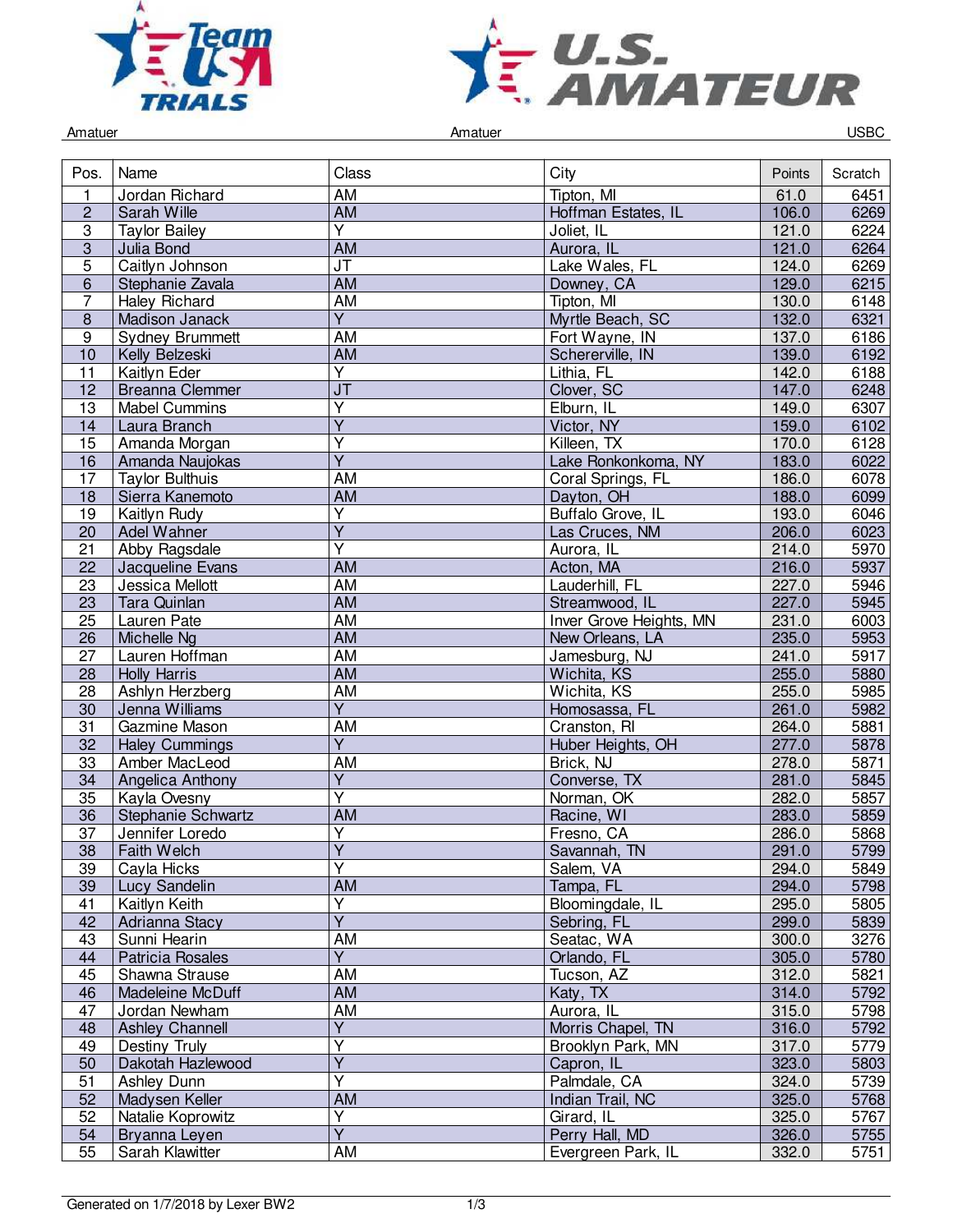



Amatuer Controller Controller Amatuer Amatuer Controller Controller Controller Controller Controller Controller

| Pos.            | Name                    | Class                             | City                | Points | Scratch |
|-----------------|-------------------------|-----------------------------------|---------------------|--------|---------|
| 56              | <b>Cassidy Courey</b>   | Υ                                 | Brooklyn Center, MN | 333.0  | 5740    |
| 56              | <b>Brigitte Jacobs</b>  | Ÿ                                 | Freeport, IL        | 333.0  | 5753    |
| 58              | Paige Beeney            | $\overline{Y}$                    | Salado, TX          | 337.0  | 5756    |
| 58              | Samantha Gainor         | $\overline{\mathsf{Y}}$           | Chesterfield, MI    | 337.0  | 5741    |
| 60              | <b>Alexis Neuer</b>     | J <sub>T</sub>                    | Lewisburg, PA       | 338.0  | 5732    |
| 61              | Kayla Crawford          | $\overline{\mathsf{Y}}$           | Silvis, IL          | 344.0  | 5748    |
| 61              | Correen Lieber          | AM                                | Issaquah, WA        | 344.0  | 5704    |
| 63              | Leanne Vastbinder       | $\overline{Y}$                    | Winter Park, FL     | 348.0  | 5680    |
| 64              | <b>Madison Bailey</b>   | $\overline{Y}$                    | Rocklin, CA         | 358.0  | 5709    |
| 65              | Sarah Voiers            | Υ                                 | Chesterton, IN      | 359.0  | 5693    |
| 66              | <b>Natalie Dutton</b>   | $\overline{\mathsf{Y}}$           | Jenks, OK           | 360.0  | 5713    |
| 67              | Charly Boelter          | AM                                | Oshkosh, WI         | 374.0  | 5650    |
| 68              | McKenna Collier         | $\overline{Y}$                    | Brick, NJ           | 378.0  | 5668    |
| 69              | <b>Haley Carroll</b>    | $\overline{\mathsf{Y}}$           | Williamsville, NY   | 379.0  | 5634    |
| 70              | Addie Herzberg          | $\overline{Y}$                    | Wichita, KS         | 381.0  | 5639    |
| $\overline{71}$ | Kelsi Anderson          | AM                                | San Antonio, TX     | 395.0  | 5641    |
| $\overline{72}$ | <b>Taylor Russell</b>   | $\overline{Y}$                    | Saltillo, MS        | 397.0  | 5633    |
| 73              | Caitlin Cunningham      | Y                                 | Hoover, AL          | 406.0  | 5588    |
| 74              | Maranda Pattison        | Ÿ                                 | Redwood Valley, CA  | 411.0  | 5561    |
| 75              | <b>Crystal Singh</b>    | Y                                 | Coral Springs, FL   | 419.0  | 5591    |
| 76              | Hannah Forton           | Ÿ                                 | Macomb, MI          | 426.0  | 5566    |
| 77              | Leah Glazer             | Υ                                 | Henderson, NV       | 427.0  | 5579    |
| 78              | Hope Gramly             | Y                                 | Aubrey, TX          | 431.0  | 5561    |
| 78              | Nikki Mendez            | $\overline{\mathsf{Y}}$           | Homer Glen, IL      | 431.0  | 5550    |
| 80              | <b>Crystal Elliott</b>  | $\overline{\mathsf{J}\mathsf{T}}$ | Palm Bay, FL        | 434.0  | 5552    |
| 81              | Megan Eaglehouse        | $\overline{Y}$                    | Cibolo, TX          | 438.0  | 5561    |
| 82              | <b>Katie Stark</b>      | <b>AM</b>                         | Clermont, FL        | 442.0  | 5521    |
| 83              | Sierra Lewis            | Ÿ                                 | Scottsboro, AL      | 445.0  | 5557    |
| 84              | Tiera Gulum             | Y                                 | New Orleans, LA     | 446.0  | 5488    |
| 85              | Sarah Florence          | Υ                                 | Egg Harbor City, NJ | 452.0  | 5552    |
| 85              | Kelsey Abrahamsen       | Ÿ                                 | Seattle, WA         | 452.0  | 5500    |
| 87              | Amy Caruso              | Υ                                 | Dayton, NJ          | 453.0  | 5492    |
| 88              | Olivia Komorowski       | $\overline{Y}$                    | Oshkosh, WI         | 454.0  | 5516    |
| 89              | Sarah Gill              | $\overline{\mathsf{Y}}$           | Attleboro, MA       | 455.0  | 5522    |
| 90              | <b>Caroline Thesier</b> | $\overline{\mathsf{Y}}$           | Mooresville, NC     | 467.0  | 5485    |
| 91              | Alyssa Balicki          | AM                                | Hazleton, PA        | 468.0  | 5505    |
| 92              | Saralyne Nassberg       | $\overline{Y}$                    | Modesto, CA         | 469.0  | 5505    |
| 93              | Madison McCall          | v                                 | New Orleans, LA     | 472.0  | 5440    |
| 94              | <b>Isabelle Lee</b>     | AM                                | New Orleans, LA     | 476.0  | 5464    |
| 95              | <b>Hayley Connelly</b>  | Υ                                 | Hazlet, NJ          | 478.0  | 5477    |
| 96              | Anastasia Hurley        | $\overline{\mathsf{Y}}$           | Peoria, AZ          | 479.0  | 5459    |
| 96              | Mackenzie Saulnier      | AM                                | Olathe, KS          | 479.0  | 5462    |
| 98              | Stephanie Cieslewicz    | AM                                | Amherst, WI         | 485.0  | 5382    |
| 99              | Rachel Strogin          | Y                                 | Mentor, OH          | 486.0  | 5396    |
| 100             | <b>Kasey Eaton</b>      | AM                                | Wyoming, MI         | 500.0  | 5407    |
| 101             | April McDonnell         | Y                                 | Las Vegas, NV       | 501.0  | 5379    |
| 102             | Saige Yamada            | $\overline{\mathsf{Y}}$           | Kaneohe, HI         | 503.0  | 5443    |
| 103             | Alexis Morgan           | Y                                 | Rocky Point, NC     | 522.0  | 3852    |
| 104             | Alexandra Ross          | $\overline{Y}$                    | Greenwood, IN       | 531.0  | 5348    |
| 105             | Jessica Ajezza          | AM                                | Mechanicville, NY   | 534.0  | 5378    |
| 106             | Rachael Berg            | $\overline{Y}$                    | Surprise, AZ        | 538.0  | 5342    |
| 107             | Amelia Kiefer           | $\overline{Y}$                    | Jasper, IN          | 539.0  | 5304    |
| 108             | Jaden Takayesu          | AM                                | Flower Mound, TX    | 542.0  | 5292    |
| 109             | Brianna Erdmann         | Y                                 | Menasha, WI         | 544.0  | 5344    |
| 110             | <b>Tiffany Clark</b>    | <b>AM</b>                         | Huntsville, AL      | 550.0  | 5310    |